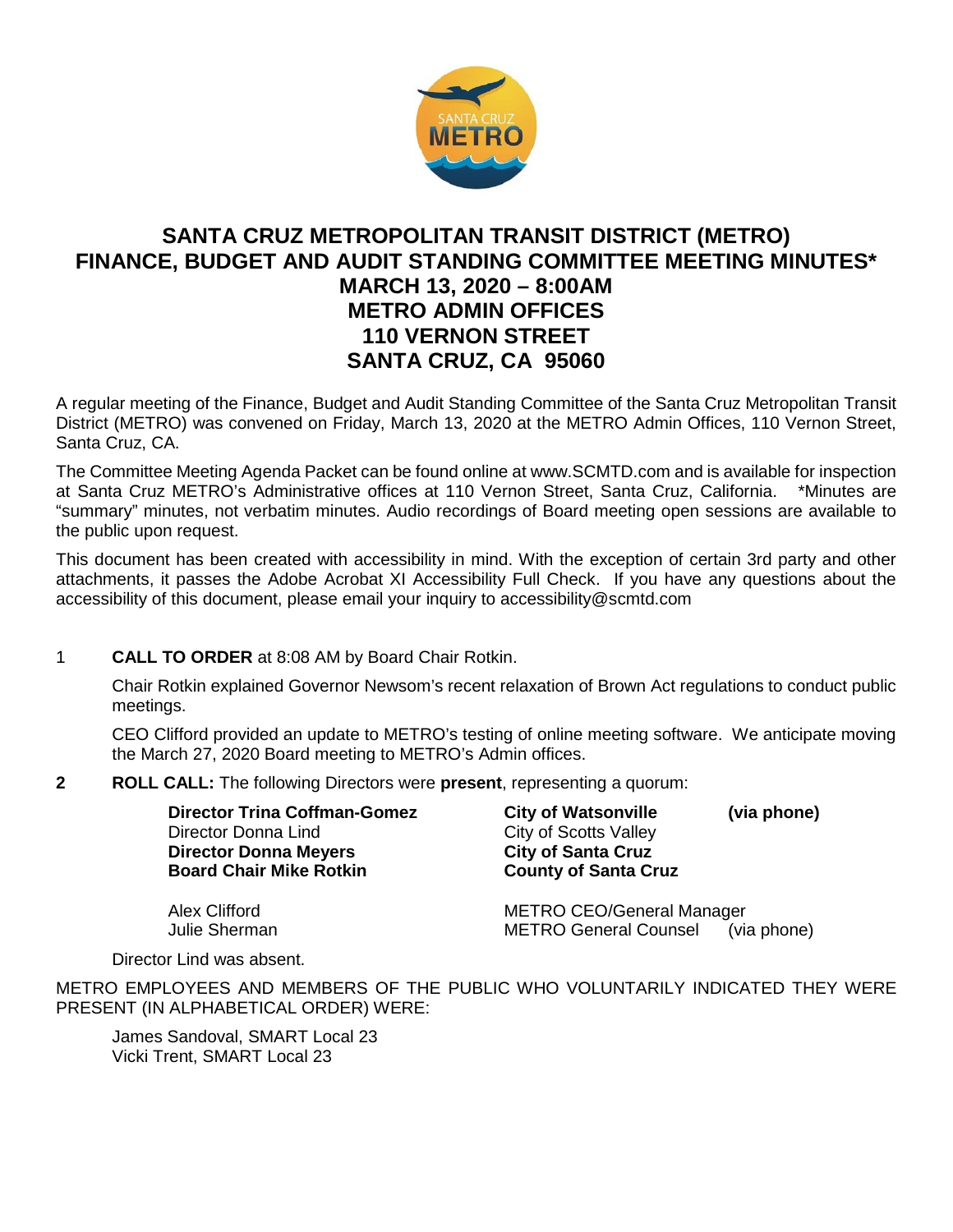## **3 ADDITIONS OR DELETIONS FROM AGENDA/ADDITIONAL DOCUMENTATION TO SUPPORT EXISTING AGENDA ITEMS**

Having none, Chair Rotkin moved to the next agenda item.

#### **4 ORAL AND WRITTEN COMMUNICATIONS TO THE FINANCE, BUDGET AND AUDIT STANDING COMMITTEE**

Hearing none, Chair Rotkin moved to the next agenda item.

## **5 MONTHLY FINANCIAL UPDATE AS OF JANUARY 31, 2020**

Debbie Kinslow, Finance Deputy Director, provided commentary to the presentation.

Director Coffman-Gomez inquired as to the fiscal impact of the SEIU retro pay. Kristina Mihaylova, Sr. Financial Analyst, responded there are 17 pay periods to process; she is unsure of the completion date. However, the initial pay period estimate is \$14K which would imply a total impact of approximately \$250K.

Chair Rotkin requested Ms. Mihaylova send an email to the committee members with a status update when available.

Ms. Kinslow added that it appears METRO will be unable to fully meet the UAL obligation this year as a result of these retro payments. CEO Clifford reminded the assembly that METRO used the funds originally designated for OPEB payments to pay for the negotiated salary increases. The fallback strategy is to continue managing our budget and use any carryover to fund the OPEB.

The fiscal and other impact of COVID-19, e.g., impact to the sales tax revenue, is unknown at the present time.

There were no public comments.

## **6A FY21 AND FY22 PRELIMINARY OPERATING AND FY21 PRELIMINARY CAPITAL BUDGET PRESENTATION**

Ms. Kinslow added commentary to the presentation, stressing the final budget will be presented in June; this is a preliminary glance and an essential step to the TDA SCCRTC process.

CEO Clifford added clarity to the capital budget assumptions.

In response to Director Meyers' inquiry, CEO Clifford provided an update regarding Pacific Station and the MOU with the City of Santa Cruz (City). He hopes to bring an MOU to the March 27, 2020 METRO board meeting. METRO and the City are working together to submit an AHSC grant by the first of the year. METRO remains committed to a contribution of \$4 Million.

Chair Rotkin asked about the option to replace or repair the facility. CEO Clifford clarified that given the grant/construction timeline, we will most likely be repairing the facility until we reach the final decision. The present budget contains \$3M for bus replacement and \$1M for Pacific Station. The present budget reflects a \$1M deficit in the next year. CEO Clifford is optimistic the passage of an increased STIC would result in a non-deficit spending budget.

Ms. Kinslow brought the assembly's attention to the budget timeline on page 6A.15.

Chair Rotkin asked that the timeline be highlighted at the next board meeting

## **ACTION: MOTION TO RECOMMEND APPROVAL OF THE FY21 AND FY22 PRELIMINARY OPERATING AND FY21 PRELIMINARY CAPITAL BUDGET TO THE FULL BOARD**

#### **MOTION: DIRECTOR MEYERS SECOND: CHAIR ROTKIN**

#### **The motion was unanimous.**

There was no public comment.